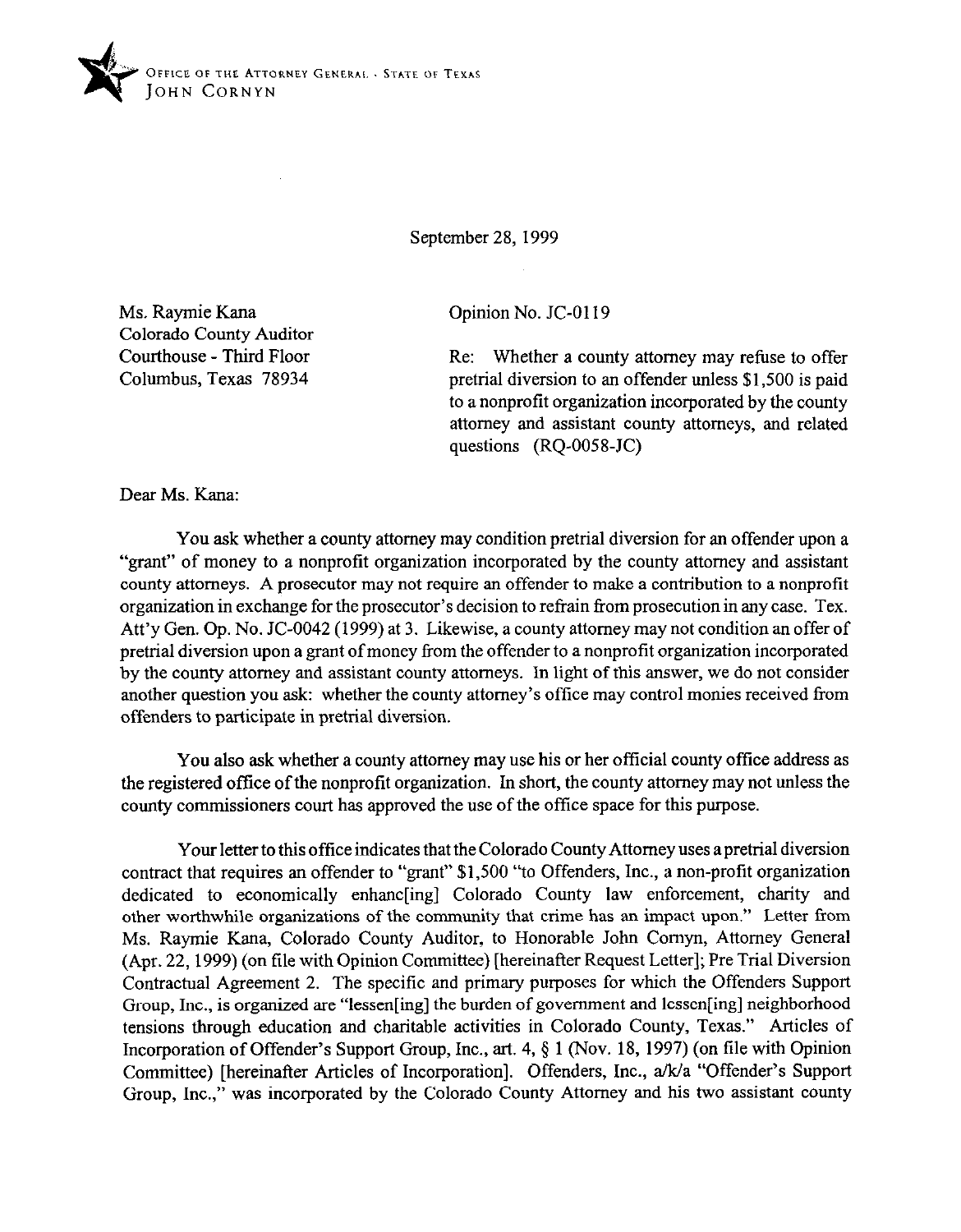attorneys, although we do not understand that they were acting in their official capacities. Request Letter, supra, at 1; see also Articles of Incorporation, supra, at art. 7. The assistant county attorneys and the spouse of the county attorney's office manager serve as three of the four members of the board of directors of Offenders, Inc. Request Letter, supra, at 1; see also Articles of Incorporation, supra, at art. 6. Finally, the organization's bylaws list the Colorado County Courthouse as the location of the registered office. Request Letter, *supra*, at 1; see also Articles of Incorporation, *supra,* at art. 5; By-Laws of Offender's Support Group, Inc., A Non-Profit Corporation, art. 1.01 (Jan. 12, 1998) (on tile with opinion Committee) [hereinafter Bylaws].

You ask first whether the county attorney may refuse to offer pretrial diversion to an offender unless \$1,500 is paid to a nonprofit organization incorporated by the county attorney and his two assistant county attorneys. A prosecutor may not require an offender to make a contribution to a private entity in consideration of the prosecutor's decision not to prosecute in any circumstance:

> We conclude as a matter of law that a prosecutor may not agree with an offender to refrain from tiling a complaint or information in exchange for the offender's contribution to a designated organization. We are not aware of any statute that generally permits a prosecutor to exact a donation from an offender, and you do not cite to any. Moreover, because of the potential for abusing such a practice, we are reluctant to imply authority in the absence of legislation expressly approving the practice.

Tex. Att'y Gen. Gp. No. JC-0042 (1999) at 3. Thus, the county attorney may not condition an offender's participation in a pretrial diversion program upon a gift of \$1,500 to a nonprofit entity, regardless of the identity of the incorporators. See id.

Section 45.145(b) of the Government Code supports our conclusion. See TEX. GOV'T CODE ANN. § 45.145(b) (Vernon Supp. 1999). That section authorizes the Colorado County Attorney to "accept gifts or grants from any individual. . for the purpose of financing or assisting the operation of the office of county attorney in Colorado County." *Id.* Implicitly, the county attorney may not accept gifts or grants for purposes other than operating the county attorney's office. The purposes for which Offenders, Inc. was incorporated do not appear to directly finance or assist "the operation of the" Colorado County Attorney's office. Even if the organization finances the operation of the county attorney's office, a prosecutor may not, under any circumstances, condition participation in a pretrial diversion program upon a contribution to a nonprofit entity. See Tex. Att'y Gen. Op. No. **X-0042 (1999)** at 1.

In light of our response to your first question, we need not answer your third question: Whether the county attorney's office may control funds received from offenders in accordance with a pretrial diversion agreement. Obviously, the county attorney's office may not receive such funds.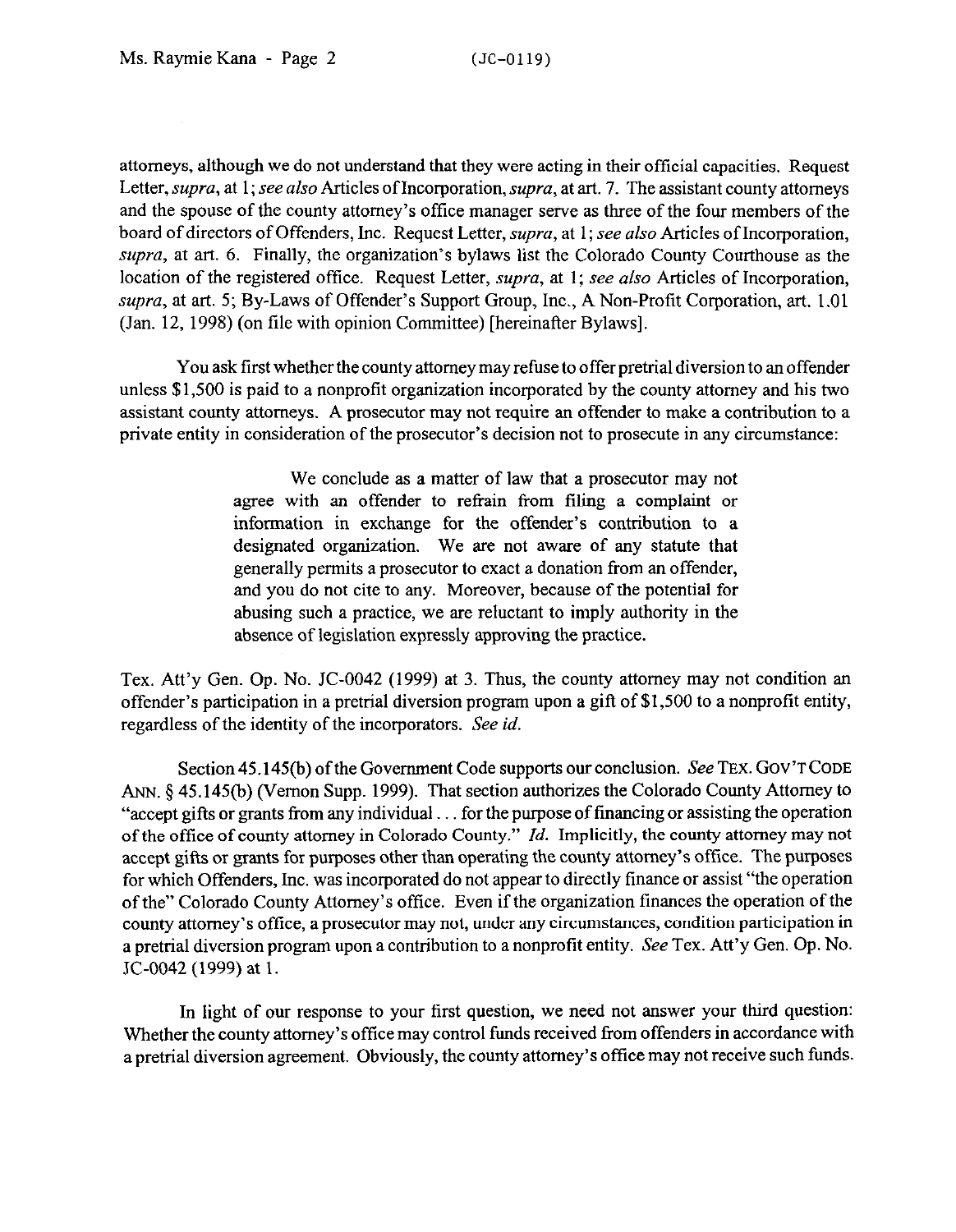We turn to the remaining question: Whether the county attorney may use his official county office address as the registered office of the nonprofit organization he has incorporated. The Articles of Incorporation and the Bylaws list the street address of the registered office as 400 Spring Street, Columbus, Texas. See Articles of Incorporation, supra, at art. 5; Bylaws, supra, at art. 1.01. We assume this address is the same as that of the county attorney's office.

The registered office is important not just for reasons of service of process, but also as a repository of business and financial information and as the default location for meetings. Each nonprofit corporation in this State must have and maintain a registered office that may, but need not, be the same as the corporation's principal office. **TEX. REV. Crv. STAT. ANN.** art. 1396-2.05(l) (Vernon 1997). Process, notice, or demand must be attempted to be served on the corporation's registered agent at the registered office. See *id.* art. 1396-2.07(B). The corporation must keep a list of the names and addresses of its members entitled to vote at either the registered office or the principal offtce in this State. See *id.* art. 1396-2.23(A). Additionally, the corporation must keep all records, books, and annual financial reports at the registered office or principal office in this State. See *id.* art. 1396-2.23A(C). Finally, members of the corporation must meet at least annually at the corporation's registered office, unless the corporation's bylaws specify another location. See *id. art.*  1396-2.10(A).

Based upon the Texas Non-Profit Corporation Act, Revised Civil Statutes articles 1396-l .Ol through -11.01 (Vernon 1997 & Supp. 1999), and Offenders, Inc.'s bylaws, we assume that Offenders, Inc. accepts service of process and other documents, retains records as required by law, and may hold meetings at the registered office. Although Offenders, Inc. is a non-member corporation and its members need not meet annually at the registered office, its bylaws direct that the organization's board of directors meetings will be held "at the principal office," without designating any office other than the registered office. See Bylaws, *supra*, at art. 3.05. We are not informed that Offenders, Inc.'s principal place of business differs from its registered office.

The county attorney may not use county offtce space as the nonprofit corporation's registered office unless the county commissioners court has approved the use of county space for the purpose. The county commissioners court is charged with providing, maintaining, and regulating the use of the county courthouse and other county buildings. See TEX. LOC. GOV'T CODE ANN. § \$291.001(1), (3), ,003 (Vernon 1988); *Dodson* Y. *Marshall,* 118 S.W.2d 621,623 (Tex. Civ. App.-Waco 1938, writ dism'd); see also Tex. Att'y Gen. Op. No. DM-183 (1992) at 3 (concluding that county commissioners court is authorized to regulate smoking in county buildings). The commissioners court, in its discretion, may allow the county attorney to use his courthouse office space as the registered address for Offenders, Inc. ifthe court finds that (1) the nonprofit entity's use ofthe space will not interfere with the courthouse's official use; and that (2) locating the nonprofit entity in the courthouse is necessary to the convenience of county employees or to members of the public who transact business in the courthouse. See Tex. Att'y Gen. Gp. No. MW-200 (1980) at 2; Tex. Att'y Gen. LO-98-091, at 1, 2-3. Both of these issues require the resolution of fact questions, and they are, therefore, beyond the purview of the opinion process. See Tex. Att'y Gen. LO-98-091, at 3.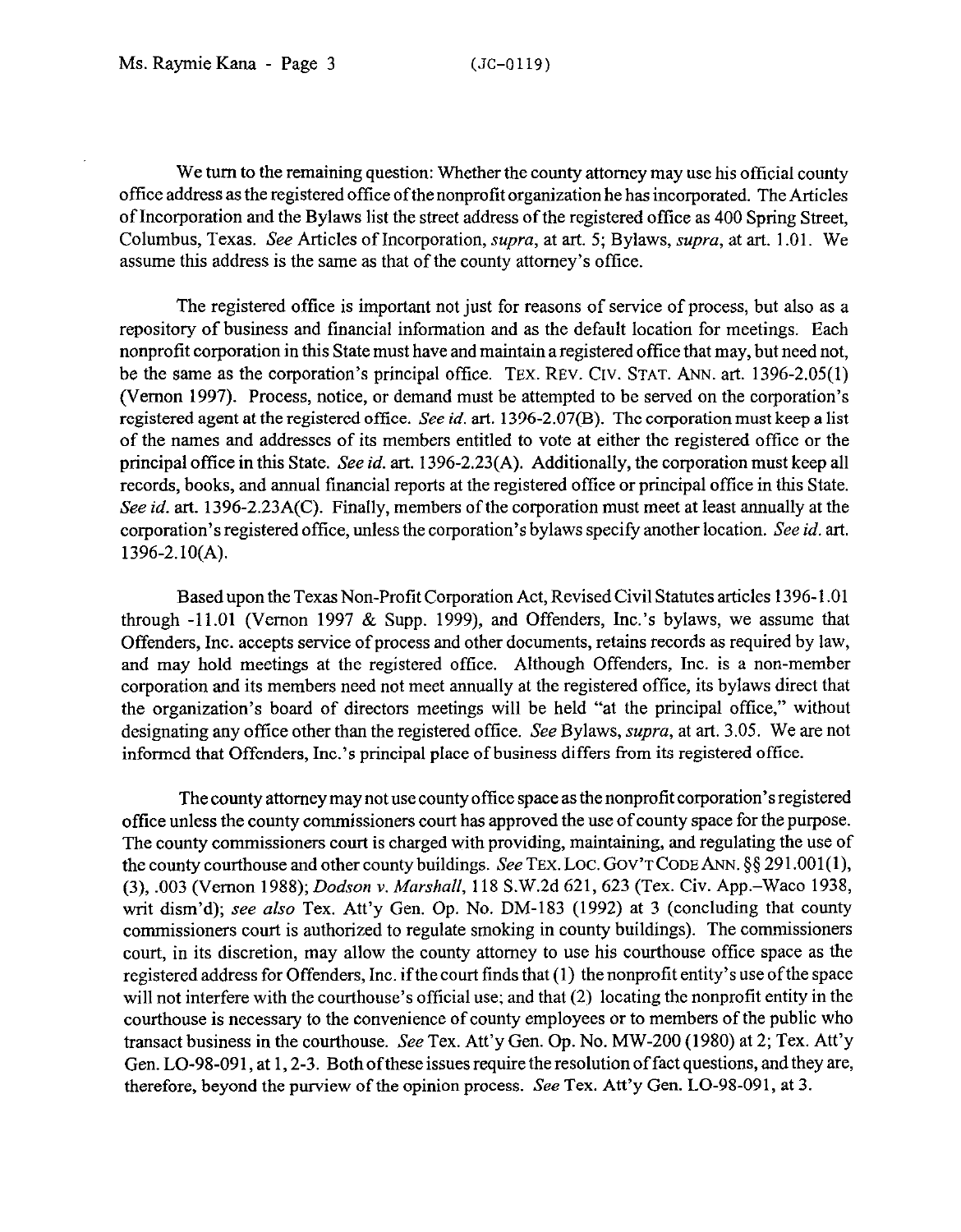Ifthe county commissioners court approves the nonprofit organization's use of county space, the county normally must receive consideration from the organization. The county commissioners court cannot gratuitously grant the use of public property to a private entity. See **TEX. CONST. arts.**  III, 5 52; XI, 5 3; see also Tex. Att'y Gen. Op. Nos. JC-0016 (1999) at 3; MW-373 (1981) at 9. But the county is not required to charge rent if the commissioners court determines that Offenders, Inc.'s gratis use of the space serves a public purpose and that the use of the space is sufficiently controlled to ensure the accomplishment of the public purpose. See Tex. Att'y Gen. Op. Nos. JC-0011 (1999) at 2-3 (stating that constitution does not bar governmental grant to private interest in all cases); MW-373 (1981) at 9 (determining that University of Texas may grant use of public space to Law School Foundation in certain circumstances); MW-200 (1980) at 2 (stating that county commissioners court need not collect rent for use of courthouse space by county employees' credit union if court determines substantial benefit will derive from having easily accessible credit union). This determination is one for the commissioners court to make in the first instance, subject to judicial review if challenged. See Tex. Att'y Gen. Op. No. MW-373 (1981) at 9.